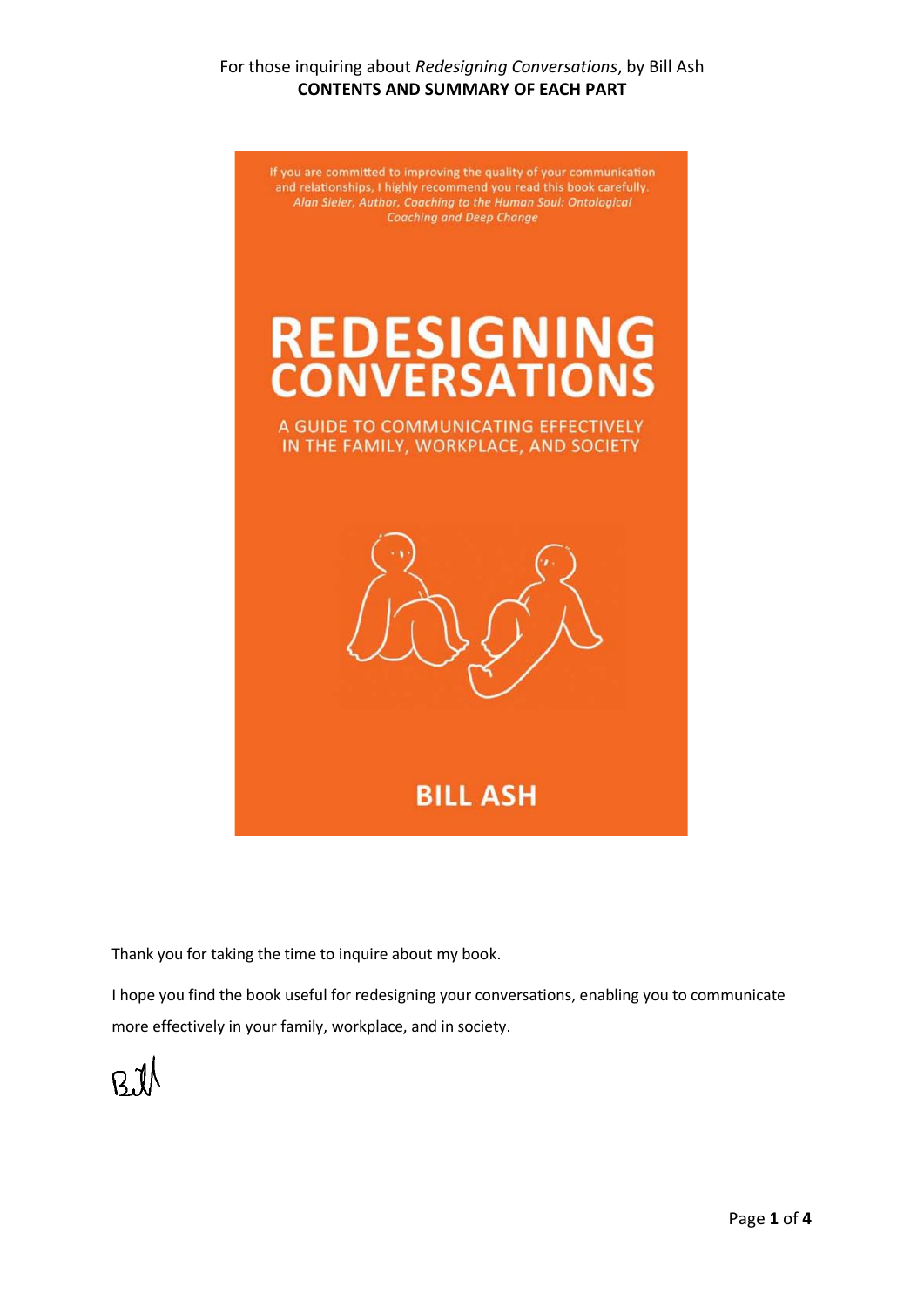#### **CONTENTS**

Figures **Summary of Part Three** 

#### **Part One: The Evolving Family, Workplace, and Society**

Chapter 1 Journeying From the 1950s Chapter 24 Requests in the Family Chapter 2 My Golden Rule: Declaring Yes To The Mess Chapter 3 My Rs of Living Chapter 26 Trust Chapter 4 Integrating Your Family and Workplace Lives Chapter 5 What If Your Relationship is Not Working? Summary of Part One Chapter 27 My Five Reflections

#### **Part Two: Noticing and Re-Authoring Our Scripts and Opinions**

Chapter 6 We Cannot Change What We Do Not Notice Chapter 7 Our Scripts Chapter 30 Questions on Gender and Sexuality Chapter 8 Re-authoring My Scripts Chapter 31 Gender: What Australians Think Chapter 9 Re-authoring Your Education Script Chapter 32 Ableism Chapter 10 Testing Our Opinions: An Overview Chapter 33 Diversity, Inclusion, and Belonging Chapter 11 Opinion Test: Two Case Studies Chapter 34 Climate Change

Chapter 12 Our Families, Workplaces, and Society Are Engine Rooms For Learning Chapter 13 Do You Have a Growth or Fixed Mindset? Chapter 14 Our Enemies of Learning The Acknowledgements Chapter 15 Our Allies of Learning Recommended Reading Chapter 16 Our Moods and Emotions as Allies of Learning

About the Author Chapter 17 Our Body As an Ally of Learning Dedication Chapter 18 Mood Manoeuvres: A Checklist Contents Chapter 19 Resilience, Emotional Intelligence, and Soft Skills

# Acknowledgement of Country **Part Four Our Listening and Speaking**

Foreword Chapter 20 Our Listening Preface **Chapter 21 Our Speaking** Introduction Chapter 22 Vague Requests Chapter 23 Requests of Your Boss in the **Workplace** 

Chapter 25 Options in Response to a Request

Summary of Part Four

#### **Part Five Conversations in Society**

Chapter 28 Sex, Gender, and Sexuality

Chapter 29 Performing Gender and Sexuality

Summary of Part Two Chapter 35 Political Correctness and Focusing on the Person **Part Three Learning Travelling Chapter 36 Conversations Inspired by Travelling** and Observing the World Summary of Part Five

#### Afterword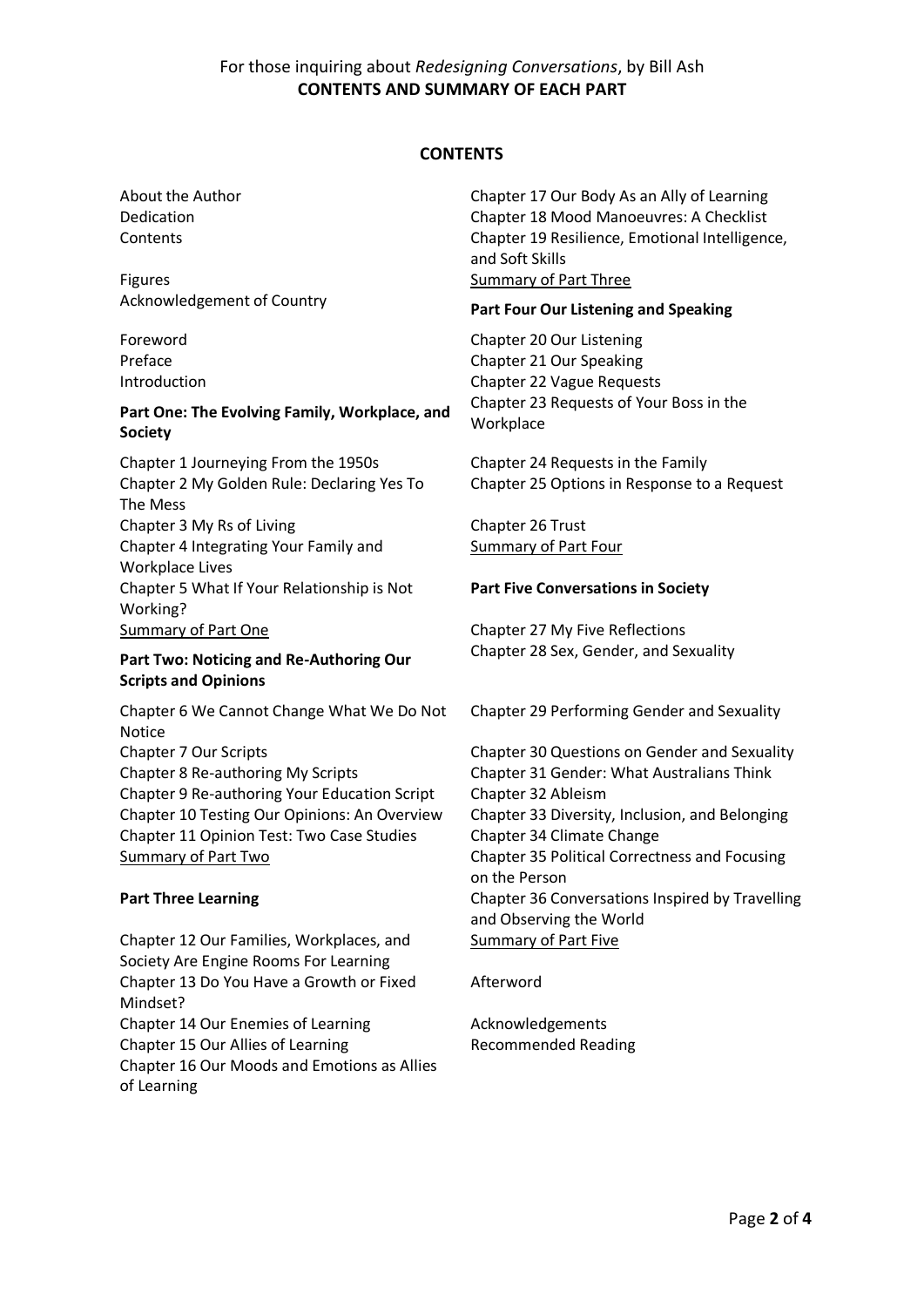# **Summary of Part One**

In Part One, I offered ideas to stir your thinking, asking:

- How do you see a family—as a structure or process?
- How do you respond to the uncertainty of parenting and leading?
- How do you respond to our evolving workplaces and society?
- Do you judge others often? Why?
- How do you feel when you are judged?
- What are the responsibilities of parenting and leading?
- How do you see actioning respect in your parenting and leading?
- How do you take care of yours and others' core human concerns, including being acknowledged and valued?
- What conversations could you have at home and at work to have a more fulfilling life?
- How do you integrate all aspects of your life?
- What if it is not working?

In Part Two, I will offer skills to deal with these questions.

# **Summary of Part Two**

In Part Two, I offered skills, stories, case studies, and exercises to redesign your conversations by:

- understanding you cannot change what you do not notice
- noticing and reauthoring the scripts of your assumptions, prejudices, biases, and judgments, including your script of what education is best for your children
- understanding that most of what you see as facts are likely opinions
- noticing totalising descriptions that can capture and blind you to the alternative and preferred scripts of your partner, children, and team members
- offering you a process to test your opinions.

In Part Three, I will offer skills to deepen your learning.

# **Summary of Part Three**

In Part Three, I offered skills, stories, case studies, and exercises to deepen your learning through:

- stressing the importance of having a growth mindset in your parenting and leading
- understanding your enemies of learning, including your busyness
- understanding your allies of learning
- understanding how your moods and emotions are great teachers
- offering you mood manoeuvrers to help you understand and learn from your moods and move into more supportive moods
- understanding how looking after your bodies and noticing your body language helps you learn